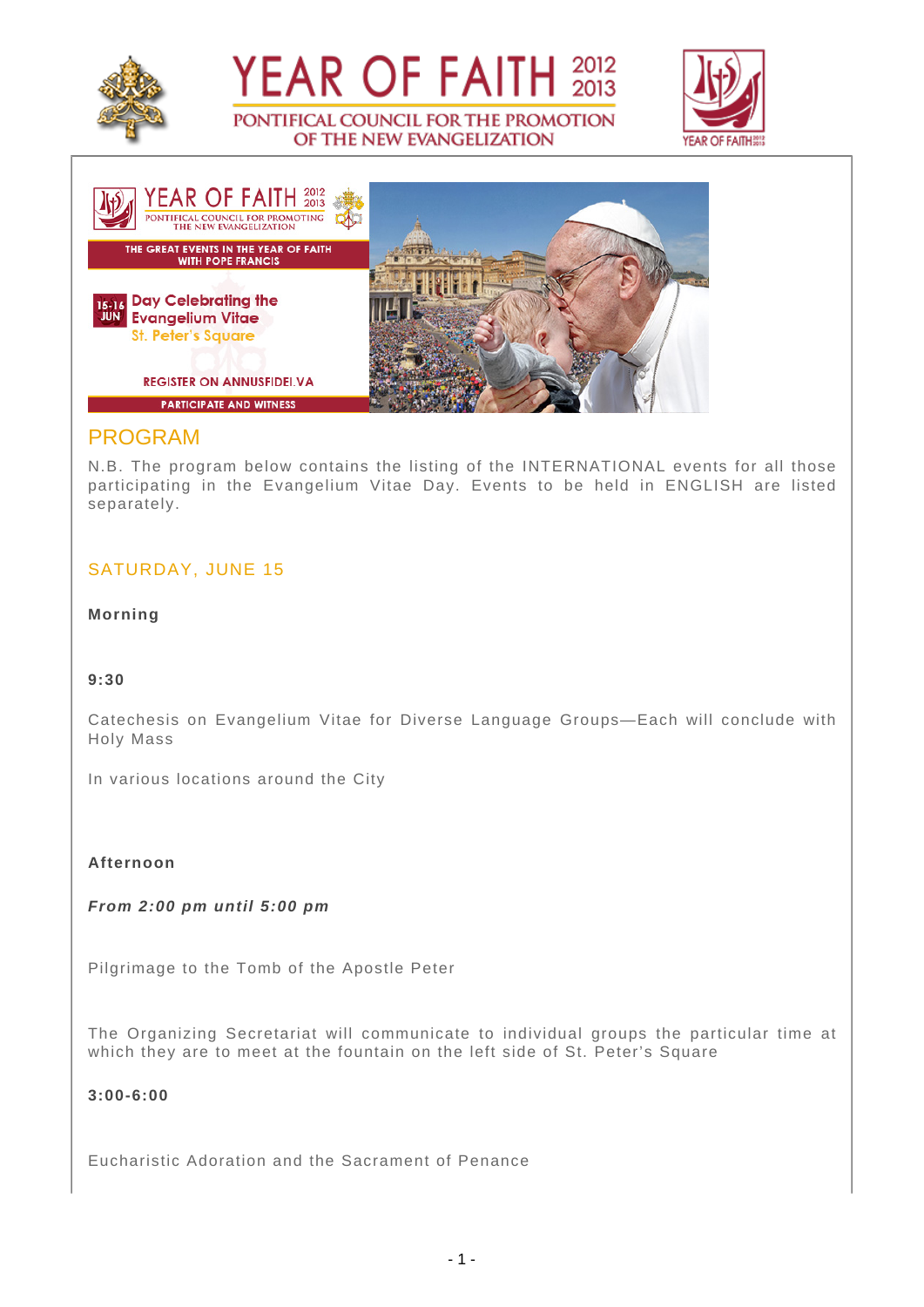Certain churches close to St. Peter's will welcome pilgrims for Eucharistic Adoration and the celebration of the Sacrament of Penance.

## **Evening**

## **8:30**

Candlelight Procession and Prayer Vigil

The procession down Via della Conciliazione to Piazza Pio XII.

# **SUNDAY, JUNE 16**

#### **10:30**

Holy Mass celebrated by the Holy Father

St. Peter's Square

# **THE CELEBRATION OF EVANGELIUM VITAE: FAITHFUL TO LIFE**

Rome, June 15-16, 2013

## **Events in English**

## **SATURDAY, JUNE 15:**

## **Educational Conference: The Gospel of Life and the New Evangelization**

**9:00-11:30**—Pontificia Università Urbaniana, Via Urbano VIII, 15

"The Gospel of God's love for man, the Gospel of the dignity of the person and the Gospel of life are a single and indivisible Gospel, "Blessed John Paul II, Evangelium Vitae. This Conference will explore the enduring and timeless truths of Blessed John Paul II's 1995 Encyclical, Evangelium Vitae, and the central role that the Gospel of Life continues to have in the Church's mission of the New Evangelization.

Keynote Address by **His Eminence Raymond Leo Cardinal Burke,** former Archbishop of St. Louis and current Prefect of the Apostolic Signatura.

Panel discussion led by two leading Catholic authors and intellectuals, **Francis Beckwith** (author and Professor of Philosophy and Church-State Studies, and Resident Scholar in the Institute for Studies of Religion, Baylor University) and **Robert Royal** (author and the President of the Faith and Reason Institute, Graduate Dean at the Catholic Distance University). The moderator of the panel will be **Douglas Sylva** (Senior fellow and Chairman of the Board of Directors of the Catholic Family & Human Rights Institute).

#### **Holy Hour for Life: Eucharistic Adoration and Benediction**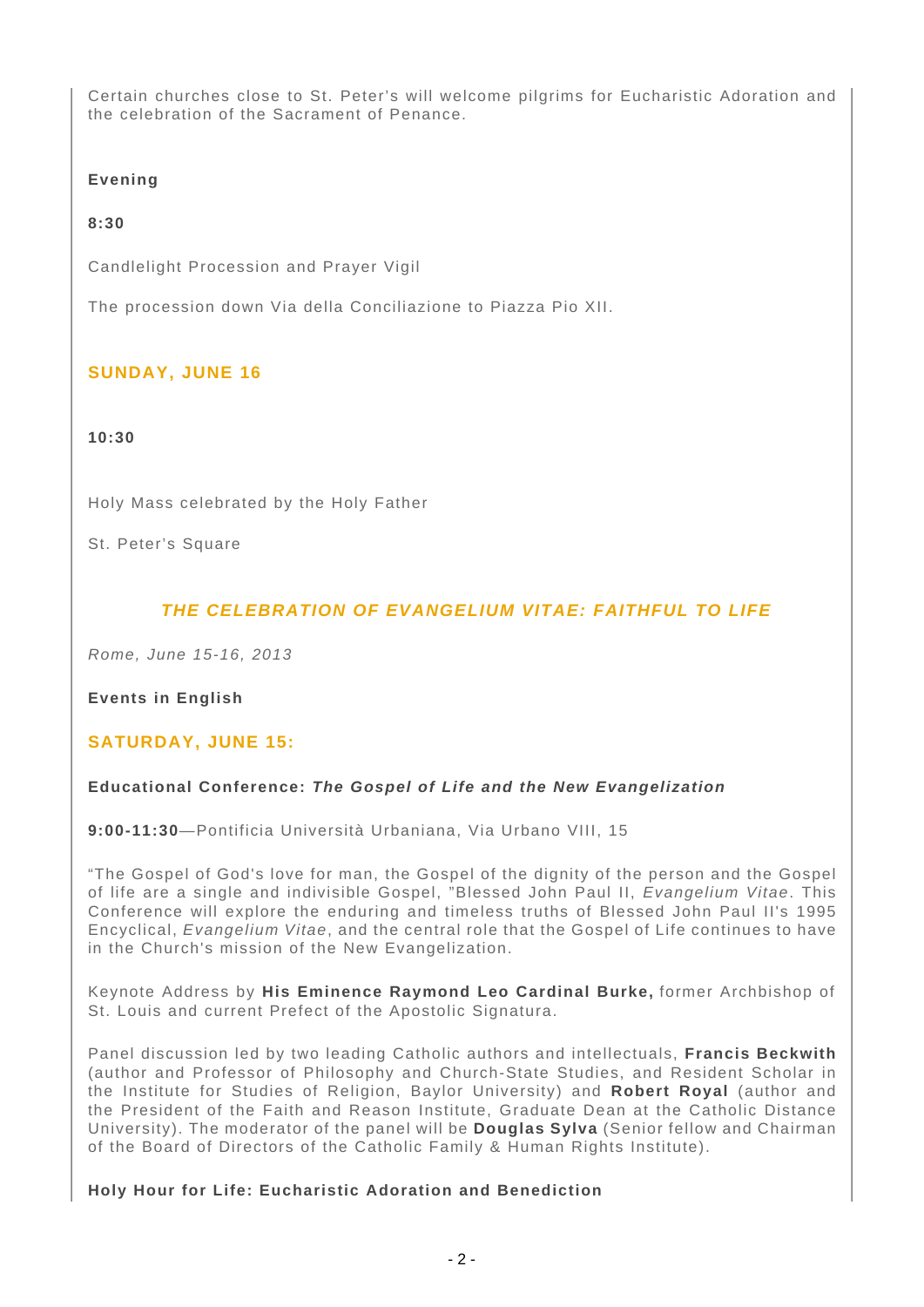**12:00-1:00**—The church of Santo Spirito in Sassia, Borgo Santo Spirito, 3

**Celebrant: His Excellency Archbishop Joseph Augustine Di Noia, O.P.,** Vice-President of the Pontifical Commission Ecclesia Dei.